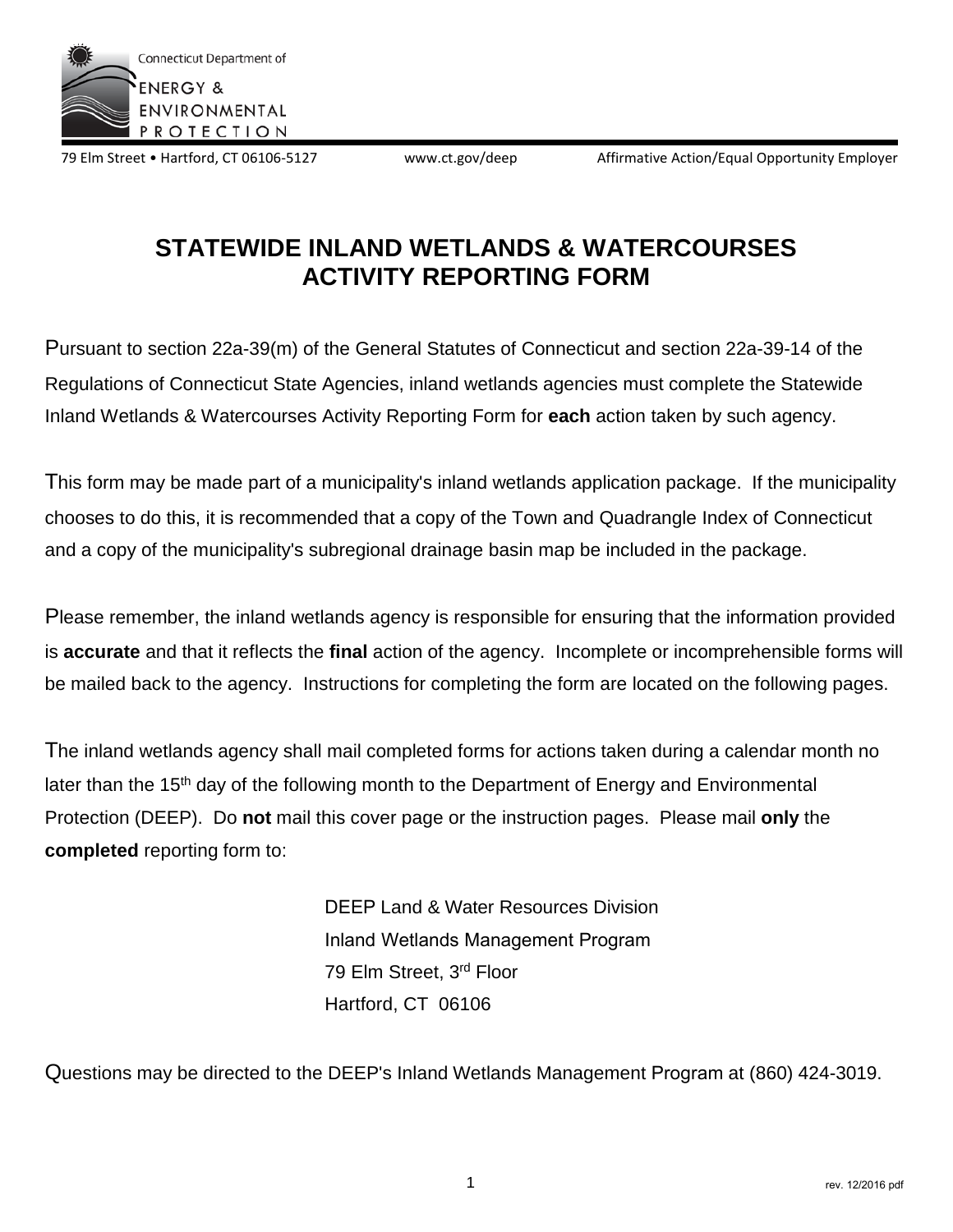### *INSTRUCTIONS FOR COMPLETING*

### *THE STATEWIDE INLAND WETLANDS & WATERCOURSES ACTIVITY REPORTING FORM*

#### *Use a separate form to report EACH action taken by the Agency. Complete the form as described below. Do NOT submit a reporting form for withdrawn actions.*

#### **PART I: Must Be Completed By The Inland Wetlands Agency**

- **1.** Choose the year and month the Inland Wetlands Agency took the action being reported. If multiple actions were taken regarding the same project or activity then multiple forms need to be completed.
- **2.** Choose ONE code letter to describe the final action or decision taken by the Inland Wetlands Agency. Do NOT submit a reporting form for withdrawn actions. Do NOT enter multiple code letters (for example: if an enforcement notice was given and subsequent permit issued - two forms for the two separate actions are to be completed).
	- **A** = A Permit Granted by the Inland Wetlands Agency (not including map amendments, see code D below)
	- **B** = Any Permit Denied by the Inland Wetlands Agency
	- **C** = A Permit Renewed or Amended by the Inland Wetlands Agency
	- **D** = A Map Amendment to the Official Town Wetlands Map or An Approved/Permitted Wetland or Watercourse Boundary Amendment to a Project Site Map
	- **E** = An Enforcement Action: Permit Revocation, Citation, Notice of Violation, Order, Court Injunction, or Court Fines
	- **F** = A Jurisdictional Ruling by the Inland Wetlands Agency (i.e.: activities "permitted as of right" or activities
	- considered non-regulated) **G** = An Agent Approval pursuant to CGS 22a-42a(c)(2)
	- **H** = An Appeal of Agent Approval Pursuant to 22a-42a(c)(2)
- **3.** Check "yes" if a public hearing was held in regards to the action taken; otherwise check "no".
- **4.** Enter the name of the Inland Wetlands Agency official verifying that the information provided on this form is accurate and that it reflects the FINAL action of the agency.

**PART II: To Be Completed By The Inland Wetlands Agency Or The Applicant -** If Part II is completed by the applicant, the applicant MUST return the form to the Inland Wetlands Agency. The Inland Wetlands Agency MUST ensure that the information provided is accurate and that it reflects the FINAL action of the Agency.

**5.** Enter the name of the municipality for which the Inland Wetlands Agency has jurisdiction and in which the action/project/activity is occurring.

Check "yes" if the action/project/activity crosses municipal boundaries and enter the name(s) of the other municipality(ies) where indicated. Check "no" if it does not cross municipal boundaries.

**6.** Enter the USGS Quad Map name or number (1 through 115) as found on the Connecticut Town and Quadrangle Index Map (the directory to all USGS Quad Maps) that contains the location of the action/project/activity. Click on the following website for USGS Quad Map information: [http://ct.gov/deep/lib/deep/gis/resources/Index\\_NamedQuadTown.pdf](http://ct.gov/deep/lib/deep/gis/resources/Index_NamedQuadTown.pdf)

ALSO enter the four-digit identification number of the corresponding Subregional Drainage Basin in which the action/project/activity is located. If the action/project/activity is located in more than one subregional drainage basin, enter the number of the basin in which the majority of the action/project/activity is located. Town subregional drainage basin maps can be found at UConn – CLEAR's website: [http://clear.uconn.edu/data/map\\_set/index.htm](http://clear.uconn.edu/data/map_set/index.htm)

- **7.** Enter the name of the individual applying for, petitioning, or receiving the action.
- **8.** Enter the name and address or location of the action/project/activity. Check if the action/project/activity is TEMPORARY or PERMANENT in nature. Also provide a brief DESCRIPTION of the action/project/activity. It is always best to provide as much information as possible (i.e., don't just state "forestry", provide details such as "20 acre forestry harvest, permit required for stream crossing".)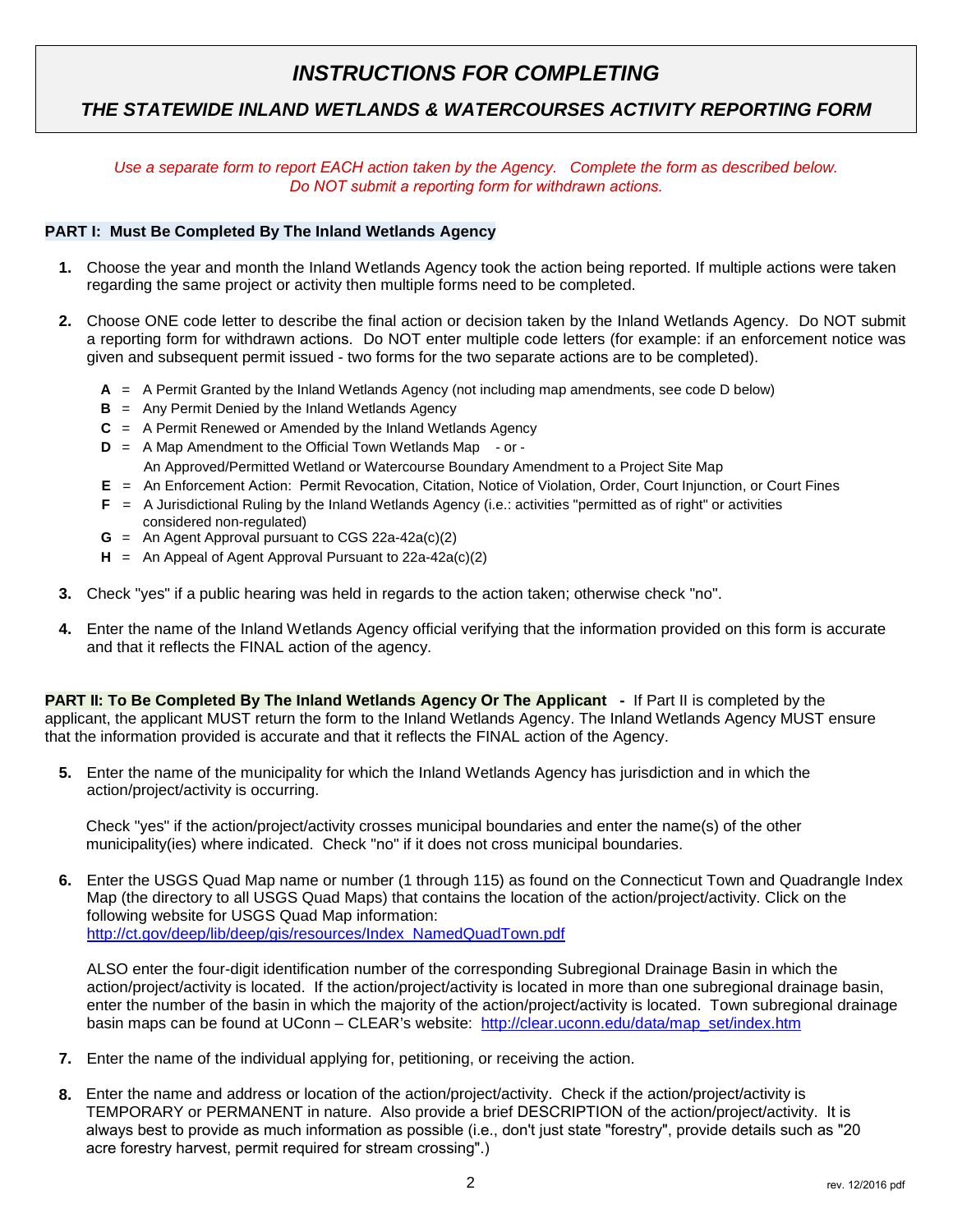- **9.** Carefully review the list below and enter ONLY ONE code letter which best characterizes the action/project/activity. All state agency projects must code "N".
	- **A** = Residential Improvement by Homeowner **I** = Storm Water / Flood Control
	- **B** = New Residential Development for Single Family Units **J** = Erosion / Sedimentation Control
	- **C** = New Residential Development for Multi-Family / Condos **K** = Recreation / Boating / Navigation
	- **D** = Commercial / Industrial Uses **L** = Routine Maintenance
	-
	- **F** = Utility Company Project **N** = State Agency Project
	-
	- **H** = Wetland Restoration, Enhancement, Creation concept plans with no-on-the-ground work)
- 
- 
- 
- - **E** = Municipal Project **M** = Map Amendment
		-
	- **G** = Agriculture, Forestry or Conservation **P** = Other (this code includes the approval of
- **10.** Enter between one and four code numbers to best characterize the project or activity being reported. Enter "NA" if this form is being completed for the action of map amendment. You MUST provide code 12 if the activity is located in an established upland review area. You MUST provide code 14 if the activity is located beyond the established upland review area or no established upland review area exists.

| $1 =$ Filling                                                                                                                                         | 8 = Underground Utilities Only (no other activities)                               |
|-------------------------------------------------------------------------------------------------------------------------------------------------------|------------------------------------------------------------------------------------|
| $2 = Excavation$                                                                                                                                      | $9$ = Roadway / Driveway Construction                                              |
| $3 =$ Land Clearing / Grubbing (no other activity)                                                                                                    | $10 = Drainage$ Improvements                                                       |
| $4 =$ Stream Channelization                                                                                                                           | 11 = Pond, Lake Dredging / Dam Construction                                        |
| 5 = Stream Stabilization (includes lakeshore stabilization)<br>$6$ = Stream Clearance (removal of debris only)<br>$7 =$ Culverting (not for roadways) | 12 = Activity in an Established Upland Review<br>Area<br>$14$ = Activity in Upland |

**Examples:** Jurisdictional ruling allowing construction of a parking lot in an upland where the municipality does not have an established upland review area must use code 14, other possible codes are 2 and 10. Permitted construction of a free standing garage (residential improvement by homeowner) partially in an established upland review area with the remainder in the upland must use code 12 and 14, other possible codes are 1 and 2.

- **11.** Leave blank for TEMPORARY alterations but please indicate action/project/activity is temporary under question #8 on the form. For PERMANENT alterations, enter in acres the area of wetland soils or watercourses altered. Include areas that are permanently altered, or are proposed to be, for all agency permits, denials, amendments, renewals, jurisdictional rulings, and enforcement actions. For those activities that involve filling or dredging of lakes, ponds or similar open water bodies enter the acres filled or dredged under "open water body". For those activities that involve directly altering a linear reach of a brook, river, lakeshore or similar linear watercourse, enter the total linear feet altered under "stream". Remember that these figures represent only the acreage altered not the total acreage of wetlands or watercourses on the site. You MUST provide all information in ACRES (or linear feet as indicated) including those areas less than one acre. To convert from square feet to acres, divide square feet by the number 43,560. If this report is being completed for an agency jurisdictional ruling and detailed information is not available, provide an estimate. Enter zero if there is no alteration.
- **12.** Enter in acres the area of upland altered as a result of an ACTIVITY REGULATED BY the inland wetlands agency, or as a result of an AGENT APPROVAL pursuant to CGS section 22a-42a(c)(2). Leave blank for TEMPORARY alterations but please indicate action/project/activity is temporary under question #8 on the form. Include areas that are permanently altered, or proposed to be permanently altered, for all agent approvals, agency permits, denials, amendments, renewals, jurisdictional rulings, and enforcement actions. You MUST provide all information in ACRES including those areas less than one acre. See directions above (#11) for conversion factor. If this report is being completed for an agent approval or an agency jurisdictional ruling and detailed information is not available, provide an estimate. Enter zero if there is no alteration.
- **13.** Enter the acres that are, or are proposed to be, restored, enhanced or created for all agency permits, denials, amendments, renewals, jurisdictional rulings and enforcement actions. NOTE restored or enhanced applies to previously existing wetlands or watercourses. Created applies to a non-wetland or non-watercourse area which is converted into wetlands or watercourses (question #10 must provide 12 and/or 14 as an answer, and question #12 must also be answered). You MUST provide all information in ACRES including those areas less than one acre. See directions above (#11) for conversion factor. Enter zero if there is no restoration, enhancement or creation.

**PART III: To Be Completed By The DEEP -** Please leave this area blank. Incomplete or incomprehensible forms will be mailed back to the inland wetlands agency.